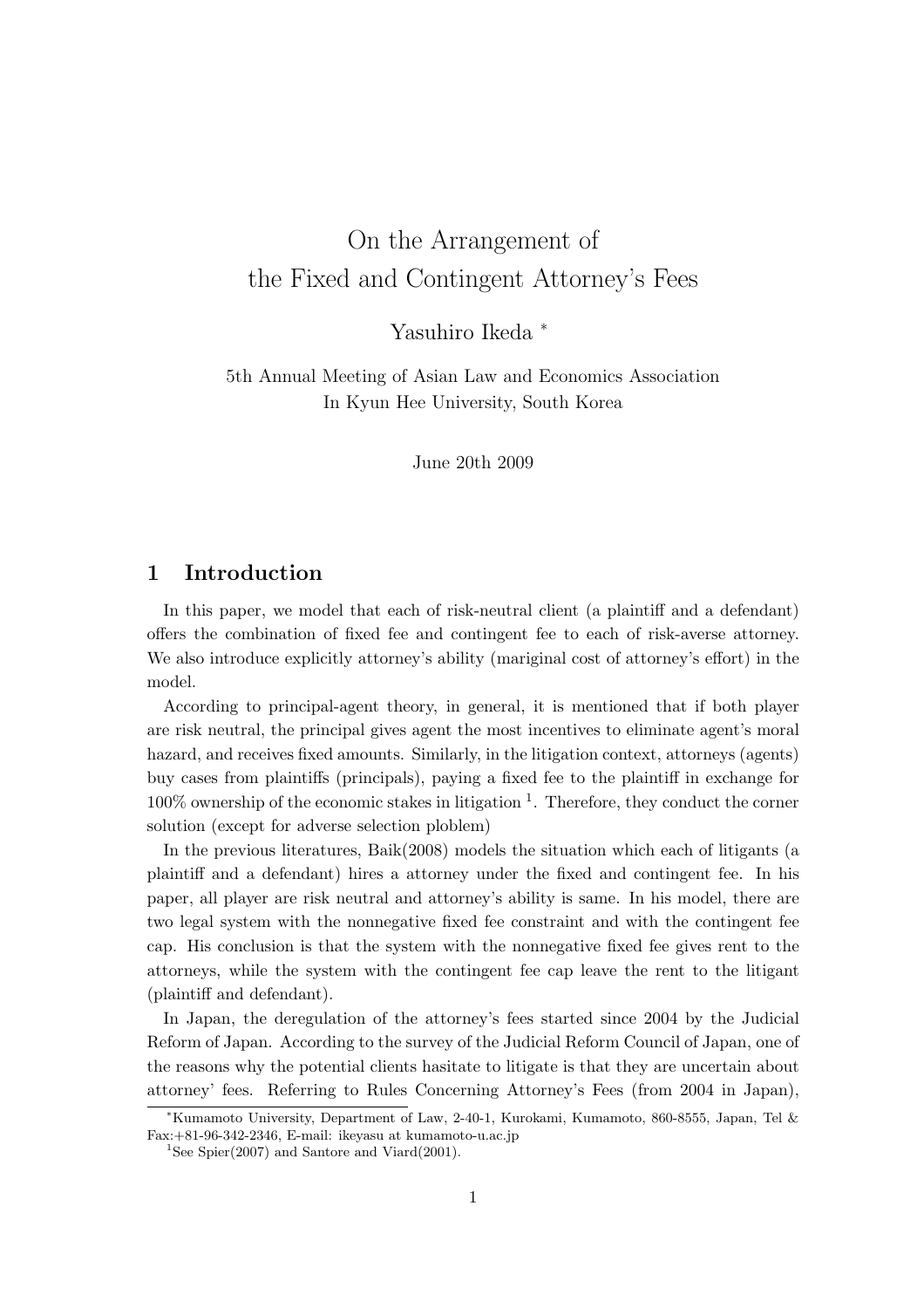the article 2 says 'Attorney's fees shall be appropriate and commensurate with economic benefits, complexity of the matter, time and labour required, etc.' Therefore some clients tend to take an initiative lately in making a fee contract increasingly in Japan.

In this paper, we obtain the inner solution in regard to contingent fee (friction), which means that the contingent fee is lower and the fixed fee is higher in equilibrium if the attoney is rather risk averse, under the condition of the rather highly reservation payoff of the attorney. This could be the guidline for clients at the days of the deregulation of the attorney's fees in Japan.

# 2 The Model

This paper analyze the case that each client bilaterally retains an attorney in delegation and each attorney makes an effort for adovocate client (the plaintiff) or defense client (the defendant) in contest in civil dispute, in American rule of attorney's fees.

### 2.1 The Setting of Model

The players in this paper are a plaintiff, a plaintiff's attorney (p-attorney), a defendant, and a defendant's attorney (d-attorney). We assume each player to be risk neutral in section 2 and 3. However, we assume the plaintiff and the defendant to be risk neutral, while the p-attorny and the d-attorny to be risk averse.

After the plaintiff consults with the p-attorney, on the one hand, the plaintiff has filed a lawsuit against the defendant in order to recieve compensation for her own damages. On the other hand, the defendant with the d-attorney defends against the lawsuit from the plaintiff.

The damages the plaintiff claims are denoted by  $V(z|0)$ , observable to all players. The effort level of the p-attorney is represented as  $x_p \ (\geq 0)$ , observable only to the p-attorney herself and that of the d-attorney is  $x_d$  ( $\geq$  0), observable only to the d-attorney himself. The marginal cost of her (his) effort is  $c_p$  ( $\geq 0$ ) for the p-attorney and  $c_d$  ( $\geq 0$ ) for the d-attorney respectively. The probability of winning for the plaintiff (of losing for the defendant) is defined as follows  $^2$ .

$$
p(x_p, x_d) = \begin{cases} \frac{x_p}{x_p + x_d} & \text{for } x_p + x_d > 0 \\ 1 & \text{for } x_p + x_d = 0 \end{cases}
$$
 (1)

Note that when the each effort level is bilaterally zero, the default degree is a half. In this contest for the plaintiff's side the plaintiff and the p-attorey can gain  $V$  if she prevails, and nothing if she does not. On the contrary, for the defendant's side the defendant and the d-attorney can defend V if he prevail, and nothing if he does not.

<sup>&</sup>lt;sup>2</sup>This function is called logit model. See Baik and Kim  $(2007)$ , etc.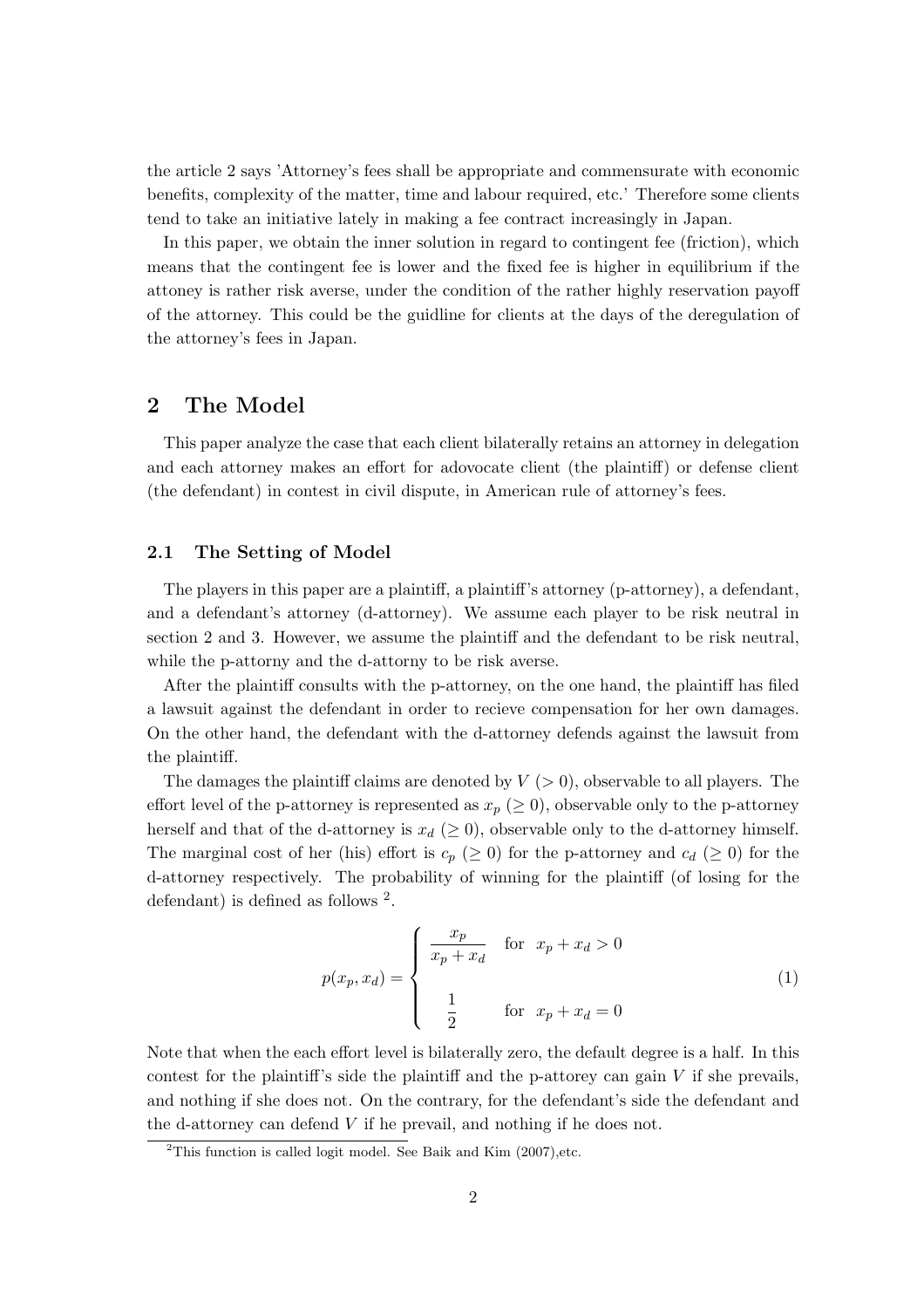In Japan, the attorney's fees contains the fixed fee, the contingent fee or the houly fee, etc. However, the deregulation of the attorney's fees has started since 2004 (as one of the Judicial Reform in Japan), and then some arrangements between an attorney and a client can be the contract without the fixed fee <sup>3</sup> . Presently this is not illegal in Japan.

As regard to the plaintiff side, we can describe the contingent fee that a portion of the expected judgments by court is received by the p-attorney. On the part of the defendant side, we explain it as a portion to the d-attorney of the difference between the damages claimed by the plaintiff and the expected judgments by court (the values correspond to the contribution degree of the d-attorney's defence). The portion of the contingent fee to the p-attorney is denoted by  $\beta_p \in [0,1]$ . That to the d-attorney is by  $\beta_d \in [0,1]$ .

### 2.2 The Structure of the Game

Before starting the game, the plaintiff suffered the damages V from the defendant for a tort or the breach of a contract etc. The structure of the game is described as two stage as follows. In the first stage, each the plaintiff and the defendant respectively hires each attorney simultaneously. In this timing, it turns out each attorney's ability (marginal cost of effort). We assume that swithing cost of changing attorney be very high. Then, the plaintiff takes it or leaves it offer of an arrangment of an contingent fee  $(\beta_p)$  to the p-attorney and the defendant does of  $(\beta_d)$  to the d-attorney simultaneously. The offer is accepted, then the game proceeds to the next stage. In second stage, each attorney chooses an effort level simultaneously. Eash effort level is observable to only each own attorney. Then, the court pass the judgment observable to all player. Each attorney accepts fees according to the attorney's fees arrangment.

### 2.3 The Expected Payoff of Each Player

Each expected payoff for the plaintiff and the p-attorney is denoted by  $\Pi_p$  and  $\pi_p$ , respectively. The plaintiff gains  $V$  if she prevails with the probability  $p$ , nothing if she does not with  $1 - p$ , as mentioned above. As the contingent fee to the p-attorney is the portion of the expected gains, we can describe the expected payoff for the plaintiff as follows.

$$
\Pi_p = p(1 - \beta_p)V \tag{2}
$$

The expected payoff for the p-attorney is described as follows.

$$
\pi_p = p\beta_p V - c_p x_p \tag{3}
$$

We can also describe each expected payoff for the defendant and the d-attorney as  $\Pi_d$ and  $\pi_d$ , respectively. The defendant pays nothing if he prevails with the probability  $1-p$ , does V if he does not with p. Then the expected payments can be described as  $pV$ . We

<sup>&</sup>lt;sup>3</sup>The author held an interview with an attorney at school of law in Kumamoto University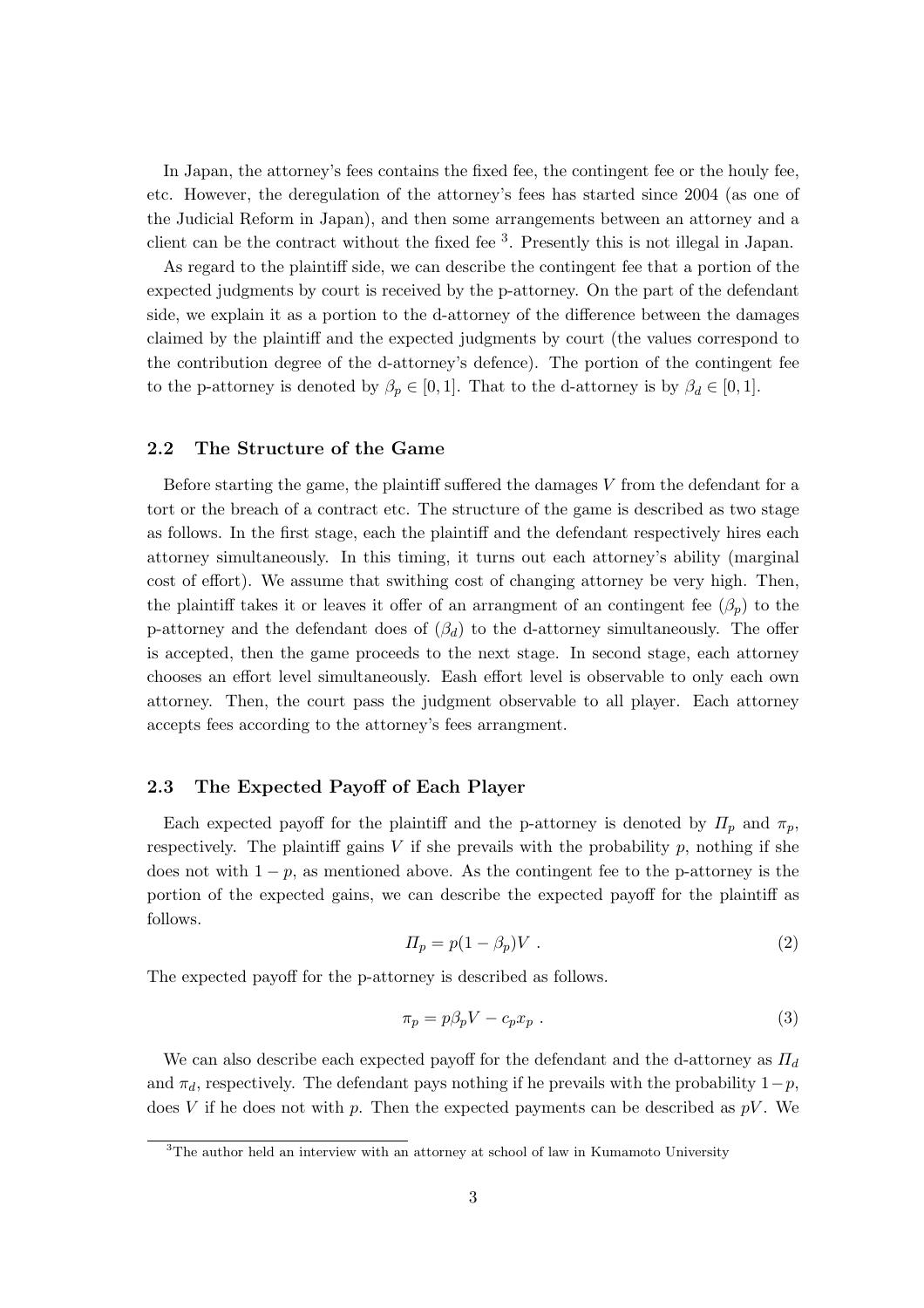assume the defendant approves of paying  $V$  without the d-attorney's defence. Therefore, the contribution of the d-attorney is the differences between  $V$  and  $pV$ . The d-attorney can receive the fraction of the contribution values. The expected payoff for defendant is as follows.

$$
\Pi_d = (1 - p)(1 - \beta_d)V \tag{4}
$$

The expected payoff for the d-attorney is described as follows.

$$
\pi_d = (1 - p)\beta_d V - c_d x_d \tag{5}
$$

Following the setting above, we use the backward induction in order to solve the game.

### 2.4 The Second Stage Solution

In the second stage, each attorney expends some efforts simultaneously, given that each contract of attorney's fees  $(\beta_p, \beta_d)$  is determined. Anticipating the level of the dattorney's effort, the maximum problem of the p-attorney's expected payoff is as follows.

$$
\max_{x_p} \pi_p = \left(\frac{x_p}{x_p + x_d}\right) \beta_p \ V - c_p x_p \tag{6}
$$

We obtain the reaction function of the p-attorney by the first order condition as follows.

$$
x_p = -x_d + \sqrt{\frac{\beta_p}{c_p} V x_d} \tag{7}
$$

This reaction function contains the strategic complemental part and the strategic substitutive part. Note that this reaction fuction is not included origin. Because the p-attorney exerts effort slightly if the d-attorney's effort level is zero, so that the the plaintiff can be prevailing, on the basis of the definition of the winning probability for the plaintiff.

Next we consider the maximum problem of the d-attorney's expected payoff, anticipating the level of the p-attorney's effort as follows.

$$
\max_{x_d} \ \pi_d = \left(\frac{x_d}{x_p + x_d}\right) \beta_d \ V - c_d x_d \tag{8}
$$

the reaction function of the d-attorney is obtained by first order condition as follows.

$$
x_d = -x_p + \sqrt{\frac{\beta_d}{c_d} V x_d} \tag{9}
$$

Now we can obtain the Nash equilibrium for each effort level of the p-attorney and the d-attorney in the subgame. From the equation (7) and the equation (9), each equilibrium effort level in the second stage of the game is as follows.

$$
\{x_p^*, x_d^*\} = \left\{ \begin{array}{c} \beta_p^2 \ \beta_d \ c_d V \\ \hline (\beta_p c_d + \beta_d c_p)^2 \end{array} , \ \frac{\beta_p \ \beta_d^2 \ c_p V}{(\beta_p c_d + \beta_d c_p)^2} \right\}
$$
(10)

We can illustrate each reaction function and some equilibrium points due to some parameters in Figure-1. Here we can refer to the specific characteristics of the reaction function as lemma 1.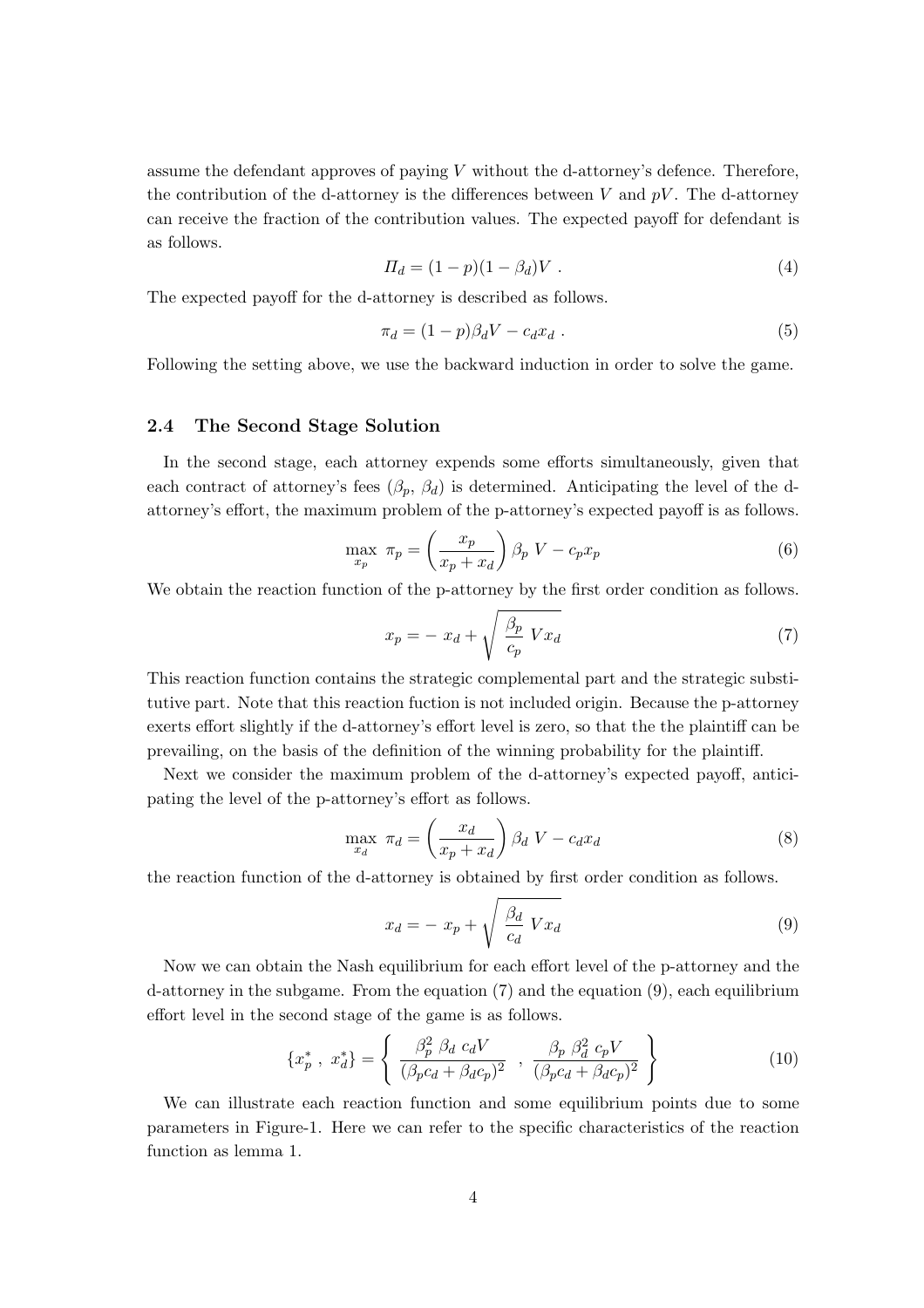

1: Figure-1: Each Attorney's Reaction Function and the Equiribrium

Lemma 1. The higher effort for one attorney, the other attorney make a higher effort up to some level, on the contrary, a lower effort in excess of it. Because the increase of the opponent's effort drives the other to make higher effort, but to do lower effort where marginal prevailing of effort is less than marginal cost of it.

Now differentiating the expression (10) yields the following comparative statics with regard to each equilibrium effort level obviously.

$$
\frac{\partial x_p^*}{\partial V} > 0 \ , \ \frac{\partial x_d^*}{\partial V} > 0 \ , \ \frac{\partial x_p^*}{\partial \beta_p} > 0 \ , \ \frac{\partial x_d^*}{\partial \beta_d} > 0 \tag{11}
$$

Let us denote the expression (11) as Lemma.

Lemma 2. The greater damages means that each attorney makes a higher effort. And the highter fraction of contingent fee for each attorney, the higher effort level is achieved by him.

In contrast, the cross effect of each attorney's fees to each equilibrium effort level (the sign of  $\partial x_p^*/\partial \beta_d$  and  $\partial x_d^*/\partial \beta_p$ ) is dependent on some parameters. We examines this effect as follows.

The case  $[I]$  :  $\beta_p/c_p \geq \beta_d/c_d$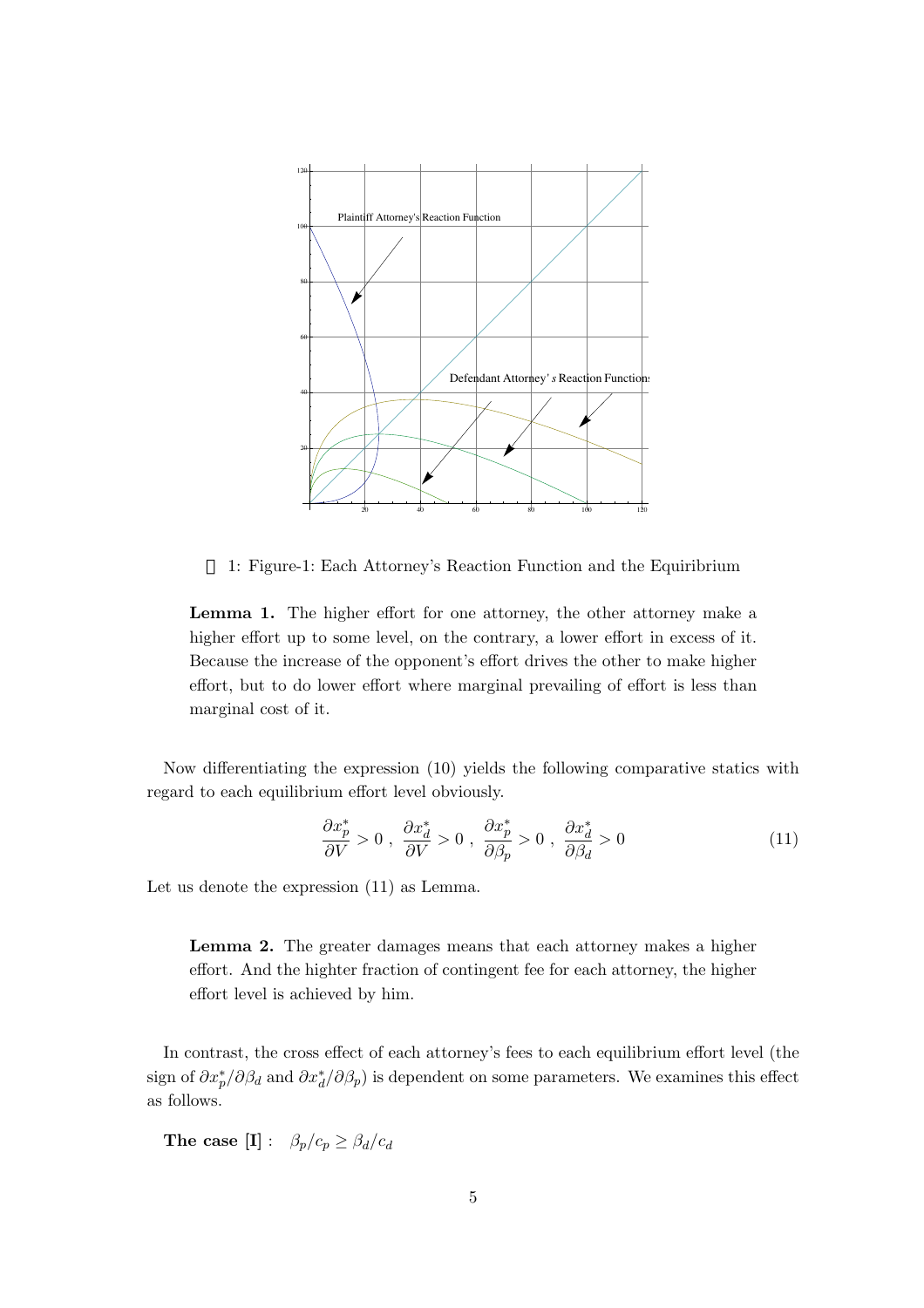In this case, that is, the portion of the p-attorney's fee to her marginal cost is greater than the d-attorney's, we can obtain the equilibrium composed of the strategic complemental part of the p-attorney's reaction function and substitutive one of the d-attorney's. The equilibrium is satisfied by the following conditions.

$$
x_p^* \ge \frac{\beta_d V}{4c_d} \quad , \quad x_d^* \le \frac{\beta_p V}{4c_p} \tag{12}
$$

Substituting the expressions (10) for the conditions (12), we can obtain the following.

$$
\beta_d \le \frac{c_d}{c_p} \ \beta_p \tag{13}
$$

We can show the partition of this region. Then we make sure of the sign of  $\partial x_p^* / \partial \beta_d$  and  $\partial x_d^* / \partial \beta_p$ . Firstly, differentiating  $x_p^*$  of the expression (10), we can obtain as follows.

$$
\frac{\partial x_p^*}{\partial \beta_d} = \frac{(\beta_p c_d - \beta_d c_p) \beta_p^d c_d V}{(\beta_p c_d + \beta_d c_p)^3} \tag{14}
$$

As we use the condition (13), we can obtain the following.

$$
\frac{\partial x_p^*}{\partial \beta_d} \ge 0 \;, \qquad if \quad \frac{\beta_p}{c_p} \ge \frac{\beta_d}{c_d} \tag{15}
$$

Scondly, in a similar fashion as the above case, we can obtain as follows.

$$
\frac{\partial x_d^*}{\partial \beta_p} \le 0 \;, \qquad if \quad \frac{\beta_p}{c_p} \ge \frac{\beta_d}{c_d} \tag{16}
$$

Now we describe this implication as lemma as follows.

Lemma 3. Suppose the rate of the p-attorney's fee in respect to the marginal cost of her own effort is greater than the one of the d-attorney's, that is, the pattorney talentedly superior to the d-attorney. The defendant side raising the d-attorney's fee, the p-attorney increases her own effort level, on the contrary, the higher for the p-attorney'fee, then the d-attorney decreses his own effort level.

Next we examine the other case as follows.

The case  $[\text{II}] : \beta_p/c_p \leq \beta_d/c_d$ 

In this case that is, the portion of the d-attorney's fee to his marginal cost is greater than the p-attorney's, we can obtain the equilibrium composed of the strategic substitutive part of the p-attorney's reaction function and complementary one of the d-attorney's. The equilibrium is satisfied by the following conditions.

$$
x_p^* \le \frac{\beta_d V}{4 c_d} \quad , \quad x_d^* \ge \frac{\beta_p V}{4 c_p} \tag{17}
$$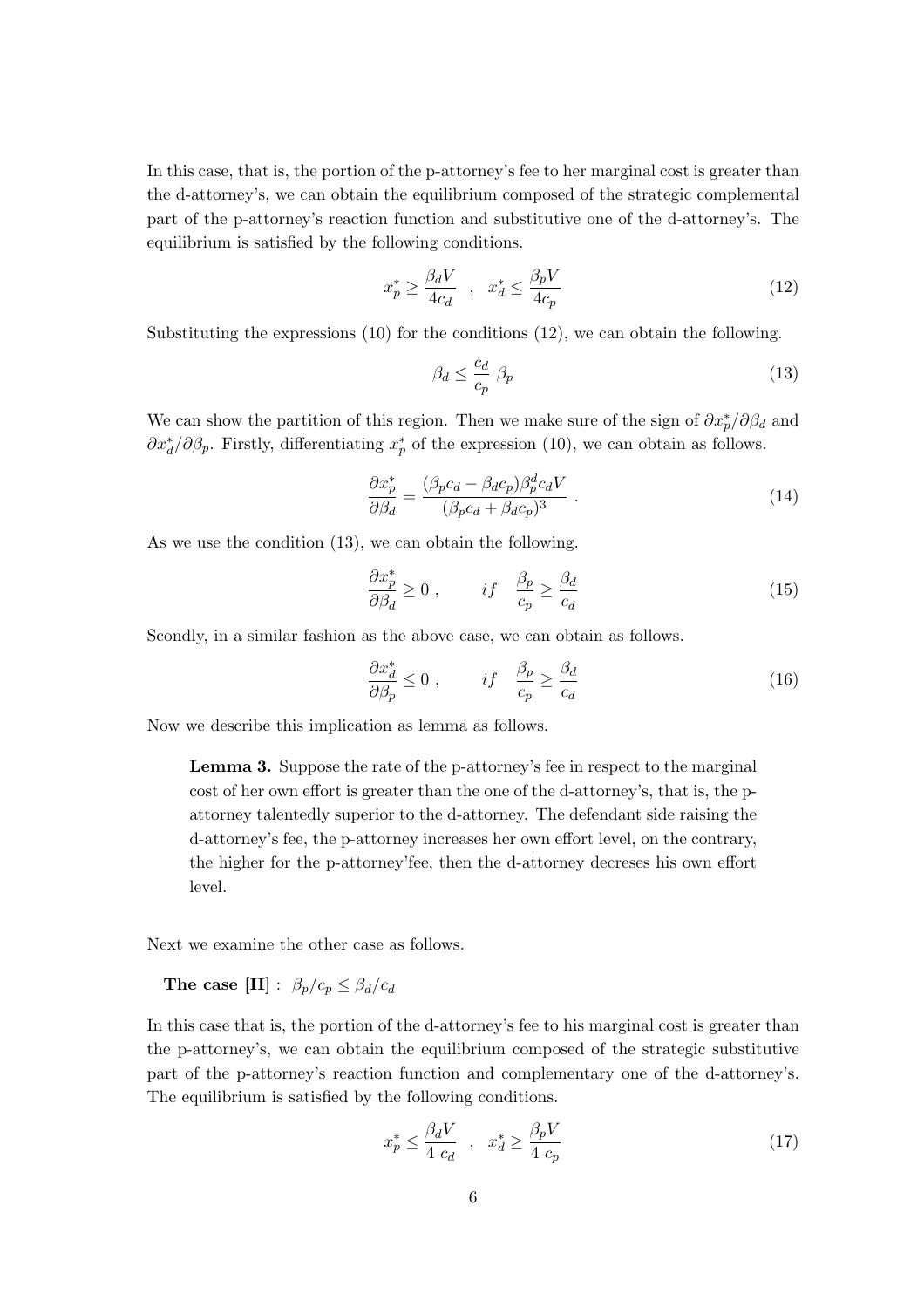In a similar fation as case [I], we can obtain as follows.

$$
\beta_d \ge \frac{c_d}{c_p} \ \beta_p \tag{18}
$$

In this part, the sign of  $\partial x_d^* / \partial \beta_p$  and  $\partial x_p^* / \partial \beta_d$  is as follows.

$$
\frac{\partial x_d^*}{\partial \beta_p} \ge 0 \;, \qquad if \quad \frac{\beta_p}{c_p} \le \frac{\beta_d}{c_d} \tag{19}
$$

$$
\frac{\partial x_p^*}{\partial \beta_d} \le 0 \;, \qquad if \quad \frac{\beta_p}{c_p} \le \frac{\beta_d}{c_d} \tag{20}
$$

Therefore, we can describe this meaning as lemma as follows.

Lemma 4. Suppose the rate of the d-attorney's fee to the marginal cost of his own effort is higher than the one of the p-attorney's, that is, the d-attorney talentedly superior to the p-attorney. Then as the plaintiff's side raising the p-attorney's fee, the d-attorney increases his own effort level, on the contrary, the higher for the d-attorney'fee, then the p-attorney decreses her own effort level.

### 3 Determination of the Attorney's Fees

We read in the equilibrium effort level of each attorney in the second stage. Then each of the plaintiff and the defendant should solve the expected payoff maximizing problem simaltanuously in the first stage. we examine the winning probability for the plaintiff, and the expected payoff for each attorney in the equilibrium of the second stage.

### 3.1 The Winning Probability In Equilibrium

Beforehand, we represent the comparison of the p-attorney's marginal cost and the d-attorney's by ratio in the following form.

$$
\frac{c_p}{c_d} = h, \quad \text{or} \quad \frac{c_d}{c_p} = k \tag{21}
$$

This means the relative ability of each attorney.

Now, substituting the solution (10) in the second stage for the expression(1), the probability of winning for the plaintiff in the equilibrium can be obtained as follows.

$$
p^* = \frac{\beta_p}{\beta_p + h \ \beta_d} \tag{22}
$$

Therefore, we can obtain the following easily.

$$
\frac{\partial p^*}{\partial \beta_d} \le 0 \quad , \quad \frac{\partial p^*}{\partial \beta_p} \ge 0 \quad , \quad \frac{\partial p^*}{\partial h} \le 0 \tag{23}
$$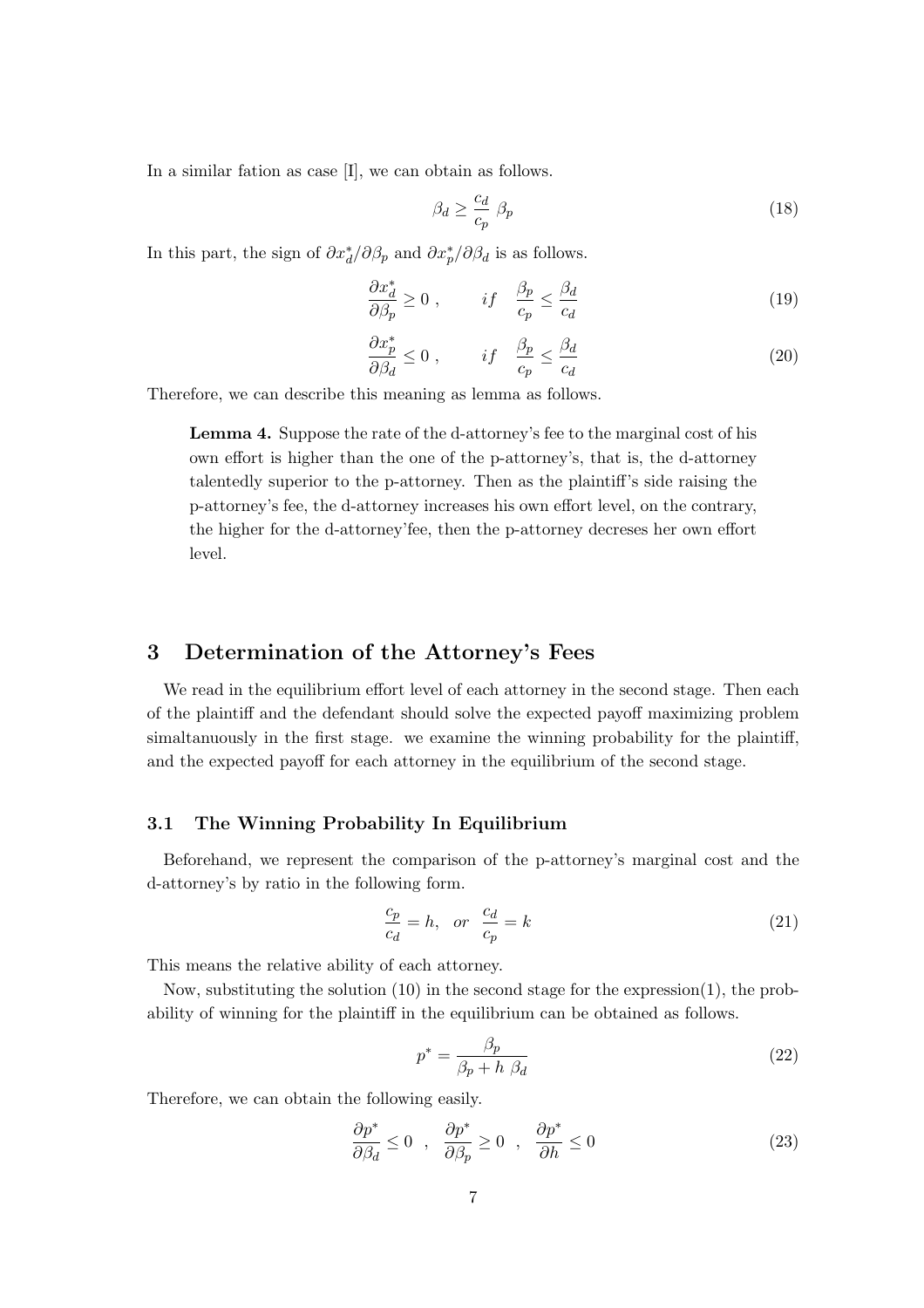These mean that in the equilibrium the higher the d-attorney's fee, the winning probability for the plaintiff falls down, on the contrary the higher the p-attorney's one, the probability grows up, and the lower p-attorney's ability, the winning probability for the plaintiff goes down.

### 3.2 The Expected Payoff for Each Attorney in Equilibrium

Now let us examine the expected payoff for each attorney in equilibrium. Firstly, substituting the expression (10) for the payoff for the p-attorney (3), we can obtain the following.

$$
\pi_p^* = \frac{\beta_p^3 V}{(\beta_p + h \beta_d)^2} \quad . \tag{24}
$$

Therefore, we can take the comparative statics as follows.

$$
\frac{\partial \pi_p^*}{\partial \beta_p} > 0 \; , \; \frac{\partial \pi_p^*}{\partial \beta_d} < 0 \; , \; \frac{\partial \pi_p^*}{\partial V} > 0 \; , \; \frac{\partial \pi_p^*}{\partial h} < 0 \tag{25}
$$

Secondly, in similar fasion as above, we can obtain the following expected payoff for the d-attorney in equilibrium.

$$
\pi_d^* = \frac{\beta_d^3 V}{(k \ \beta_p + \beta_d)^2} \quad . \tag{26}
$$

The comparative statics is then derived as follows.

$$
\frac{\partial \pi_d^*}{\partial \beta_d} > 0 \; , \; \frac{\partial \pi_d^*}{\partial \beta_p} < 0 \; , \; \frac{\partial \pi_d^*}{\partial V} > 0 \; , \; \frac{\partial \pi_d^*}{\partial k} < 0 \; . \tag{27}
$$

We summarize this interpretation as lemma as follows.

Lemma 5. In equilibrium, the greater the damages, the expected payoff for each attorney increase. The higher the opponent attorney's fees, the expected payoff for each attorney decrease, and vice versa. And also in equilibrium, the higher his (her) own attorney's ability, the payoff of each attorney increase.

### 3.3 The First Stage Solution

Now we consider the contracts of the plaintiff and the defendant satisfied with each attorney's participating constraint. Firstly, we examine the contract of the plaintiff side. Substituting the expression (10) for the plaintiff's expected payoff (2), and here shoud the reservation payoff be zero for simplicity, we can obtain the maxmaizing problem for the plaintiff by using the equation (22) as follows.

$$
\max_{\beta_p} \; \varPi_p = \left(\frac{\beta_p}{\beta_p + h \; \beta_d}\right) (1 - \beta_p) \; V,\tag{28}
$$

$$
s.t. \quad \pi_p^* = \frac{\beta_p^3 V}{(\beta_p + h \ \beta_d)^2} \ge 0 \tag{29}
$$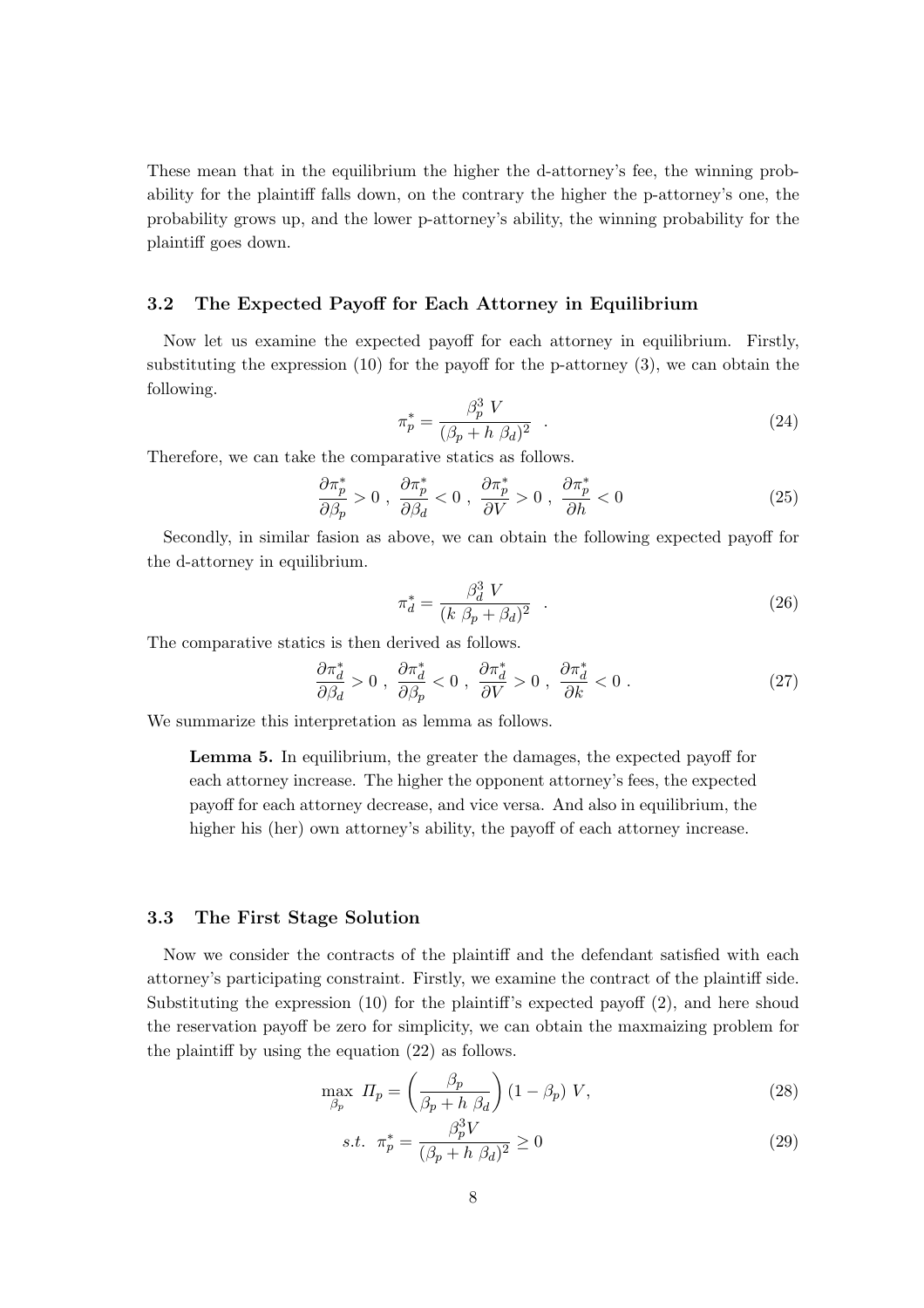The constraint condition (29) is obviously satisfied. Therefore, we can caluculate the first order condition of the equation (28) throwing the condition (29) away. The following is derived from the first order condition <sup>4</sup>.

$$
\beta_p^2 + 2\beta_p \beta_d - h \ \beta_d = 0 \ . \tag{30}
$$

Therefore, we can obtain the plaintiff's reaction function as follows.

$$
\beta_p = -h\beta_d + \sqrt{h^2\beta_d^2 + h\beta_d} \tag{31}
$$

Let us examine the shape of the plaintiff's reaction function. Then differentiating  $\beta_p$ with  $\beta_d$  of the equation (31), we can obtain the following form without difficulty.

$$
\frac{\partial \beta_p}{\partial \beta_d} > 0, \quad \frac{\partial^2 \beta_p}{\partial^2 \beta_d^2} < 0 \tag{32}
$$

We can also examine the effect of the parameter  $h$  to the plaintiff's reaction function.

$$
\frac{\partial \beta_p}{\partial h} = \frac{-2\beta_d \sqrt{h^2 \beta_d^2 + h\beta_d} + 2\beta_d^2 + \beta_d}{2\sqrt{h^2 \beta_d^2 + h\beta_d}} > 0
$$
\n(33)

The positive sign of the numerator can be confirmed without difficulty. These graph of the plaintiff's reaction function are illustrated in Figure 2.

Secondly, we focus on the fee contract of the defendant side. we can formalize the maximizing problem for the defendant as follows.

$$
\max_{\beta_d} \; \Pi_d = \left(\frac{\beta_d}{k \; \beta_p + \beta_d}\right) (1 - \beta_d) \; V,\tag{34}
$$

s.t. 
$$
\pi_d^* = \frac{\beta_d^3 V}{(k\beta_p + \beta_d)^2} \ge 0
$$
 (35)

In the similar fashion as the plaintiff side, we can obtain the defendant's reaction function in the following form.  $\sim$ 

$$
\beta_d = -k\beta_p + \sqrt{k^2\beta_p^2 + k\beta_p} \quad , \tag{36}
$$

We examine the shape of the defendant's reaction function in the similar method as above. The following form can be obtained.

$$
\frac{\partial \beta_d}{\partial \beta_p} > 0, \quad \frac{\partial^2 \beta_d}{\partial^2 \beta_p^2} < 0 \tag{37}
$$

The effect of the parameter  $k$  to the defendant's reaction function is derived as follows in the similar fashion as the plaintiff side.

$$
\frac{\partial \beta_d}{\partial k} = \frac{-2\beta_p \sqrt{k^2 \beta_p^2 + k\beta_p} + 2\beta_p^2 + \beta_p}{2\sqrt{k^2 \beta_p^2 + h\beta_p}} > 0
$$
\n(38)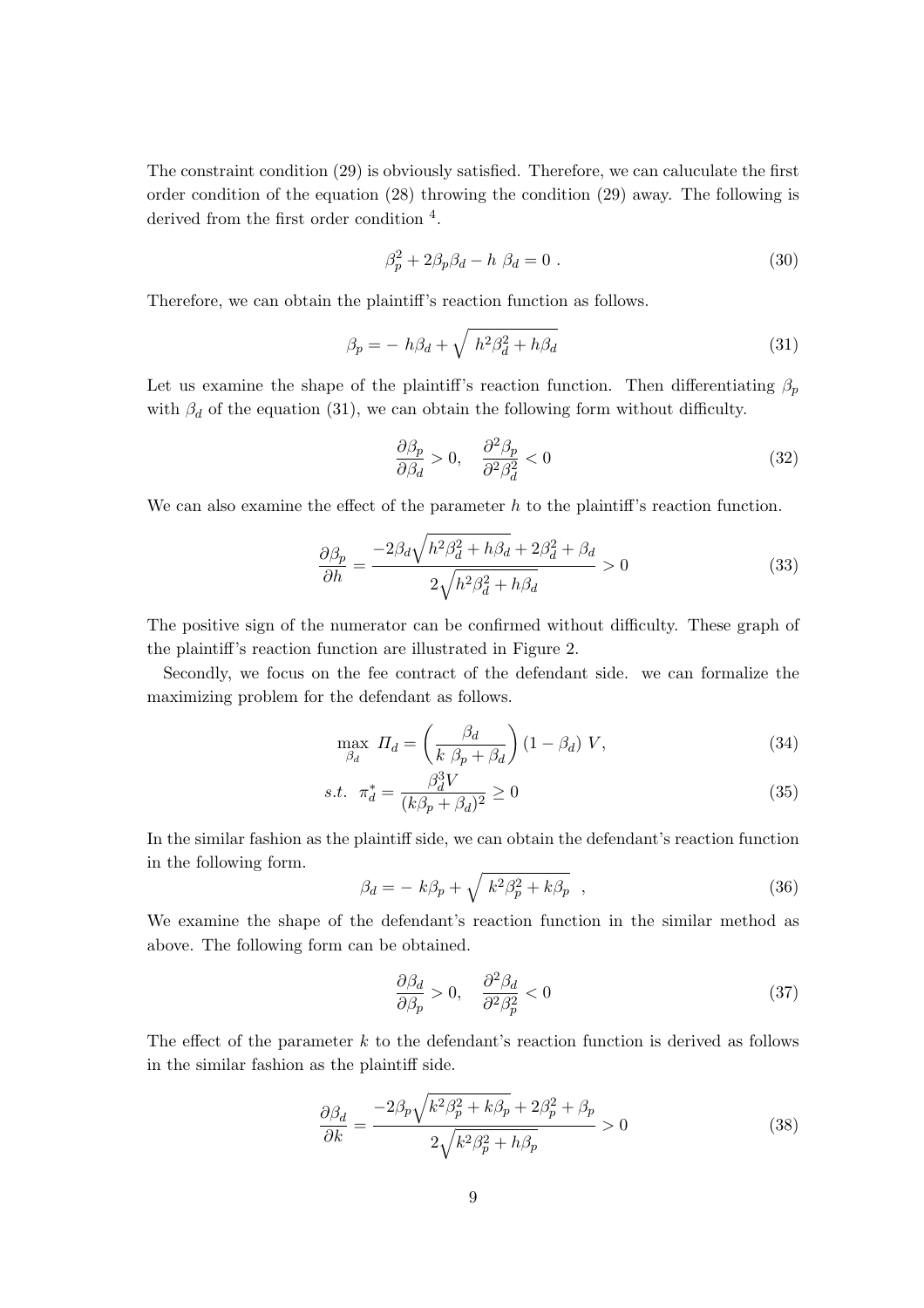

2: Figure-2: The Locus of the Equilibrium

We illustrate these graph of the defendant's reaction function in Figure 2.

Now we should solve the Nash equilibrium for each attorney's fees in total game. We derive the intersection from both the plaintiff and the defendant reaction fuction. We can obtain the locus of intersection of both the reaction functions, solving the equation  $(31)$  and  $(36)$  with respect to h as follows.

$$
\beta_d = \frac{2\beta_p - 1}{2\beta_p - 2} \tag{39}
$$

This locus is illustrated in Figure 2. Let us specify the paremeters now. If  $h = k = 1$ , that is,  $c_p = c_d$ , this case means that the p-attorney's ability is equal to the d-attorney's. Then in this case we represent  $((\beta_p^*, \beta_d^*) = (1/3, 1/3))$  as equilibrium. The locus in north-west implies that the p-attorney is superior to the d-attorney in ability. The one in south-east means vice-versa. Therfore, we can understand the following propertys by the the parameters comparatives.

$$
\frac{\partial \beta_p^*}{\partial h} > 0, \quad \frac{\partial \beta_d^*}{\partial h} < 0, \quad \frac{\partial \beta_d^*}{\partial k} > 0, \quad \frac{\partial \beta_p^*}{\partial k} < 0 \tag{40}
$$

We summarize these results as the proposition as follows.

### Proposition 1

In equilibrium, the more superior the opponent attorney to his own, the client

<sup>&</sup>lt;sup>4</sup>The second order condition easily can be confirmed.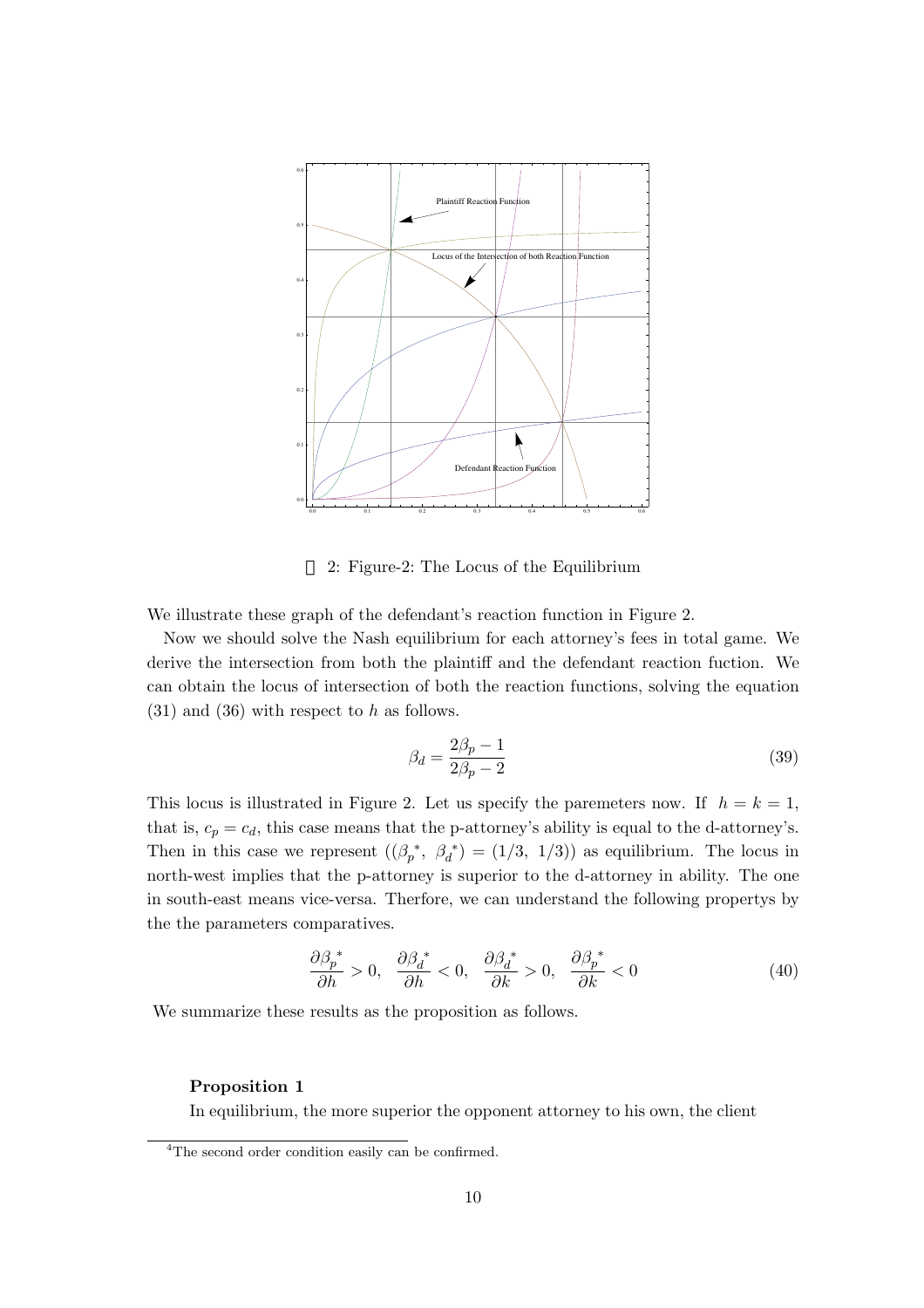makes a fee contract with his attorney to raise his own attoreny' fees up. On the contrary, the more inferior the opponent, the client does a fee contract to decrease his own attorney's fees.

# 4 Fixed and Contingent Fee with Risk Attitude

In this section, we introduce the fixed fee  $(t_p$  for plaintiff's side and  $t_d$  for defendant's side), and the degree of the attorneys' attitude with risk averse. Then we use the paremeter  $\theta_p \in (0,1]$  for p-attorney and  $\theta_d \in (0,1]$  for d-attorney as the degree of it. These parameter being close to zero means that the attorney is rather risk averse relatively. On the contrary, we assume the plaintiff and the defendant are risk neutral. Then, we solve this problem by backward induction.

### 4.1 Risk-Averse Attorney Contest

We formulate the expected payoff of p-attorney with risk-averse  $(\pi_p^r)$  as follows.

$$
\pi_p^r = \left(\frac{x_p}{x_p + x_d}\right) \left(\beta_p V\right)^{\theta_p} - c_p x_p + t_p \tag{41}
$$

We can obtain the first order condition in the following equation.

$$
x_p = -x_d + \sqrt{\frac{x_d(\beta_p V)^{\theta_p}}{c_p}}
$$
\n(42)

Next, the the expected payoff<br>of d-attorney with risk-averse  $(\pi_d^r)$  is done as follows.

$$
\pi_d^r = \left(\frac{x_d}{x_p + x_d}\right) \left(\beta_d V\right)^{\theta_d} - c_d x_d + t_d \tag{43}
$$

The first order condition is obtained in the following equation.

$$
x_d = -x_p + \sqrt{\frac{x_p(\beta_d V)^{\theta_d}}{c_d}}\tag{44}
$$

These reaction functions are almost same shape as previous section.

### 4.2 The Second Stage Solution

We solve the Nash equiribrium in the second stage simaltanuously. Then we can obtain the equiribrium effort of each attorney  $\{x_p^r, x_d^r\}$ .

$$
\{x_p^r, x_d^r\} = \left\{ \frac{c_d(\beta_p V)^{2\theta_p} (\beta_d V)^{\theta_d}}{(c_d(\beta_p V)^{\theta_p} + c_p(\beta_d V)^{\theta_d})^2}, \ \frac{c_p(\beta_p V)^{\theta_p} (\beta_d V)^{2\theta_d}}{(c_d(\beta_p V)^{\theta_p} + c_p(\beta_d V)^{\theta_d})^2} \right\}
$$
(45)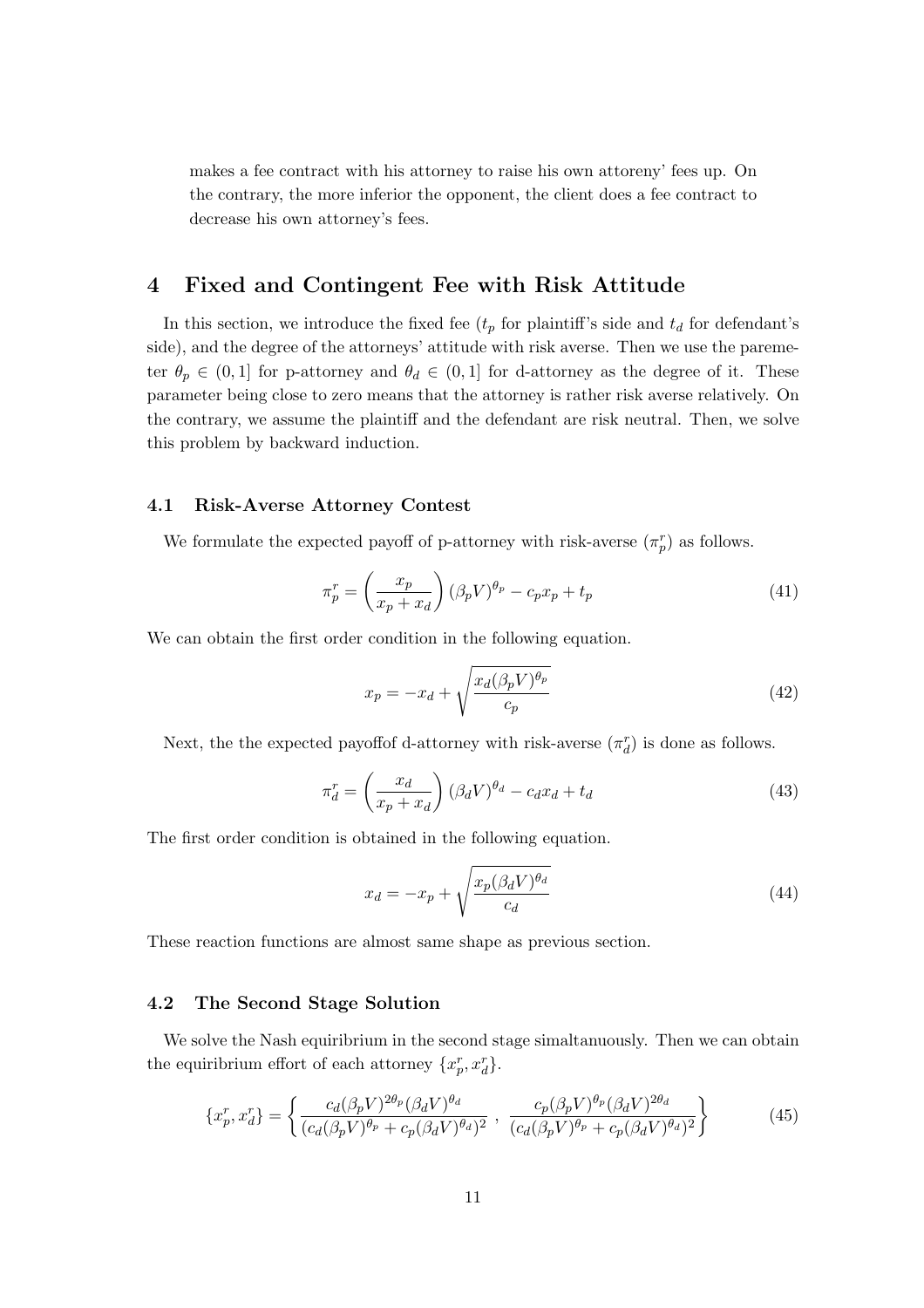### 4.3 The Probability and the Expected Payoff of Each Attorney

We can figure the plaintiff's winning probability $(p<sup>r</sup>)$ , the p-attoney's expected payoff  $(\pi_p^r)$ , and the d-attorney's expected payoff  $(\pi_d^r)$  by reading in the second stage solution.

$$
p^r = \frac{x_p^r}{x_p^r + x_d^r} = \frac{(\beta_p V)^{\theta_p}}{(\beta_p V)^{\theta_p} + h(\beta_d V)^{\theta_d}}
$$
(46)

$$
\pi_p^r = p^r (\beta_p V)^{\theta_p} - c_p x_p^r + t_p = \frac{(\beta_p V)^{3\theta_p}}{((\beta_p V)^{\theta_p} + h(\beta_d V)^{\theta_d})^2} + t_p \tag{47}
$$

$$
\pi_d^r = (1 - p^r)(\beta_d V)^{\theta_d} - c_d x_d^r + t_d = \frac{(\beta_d V)^{3\theta_d}}{((\frac{1}{h})(\beta_p V)^{\theta_p} + (\beta_d V)^{\theta_d})^2} + t_d \tag{48}
$$

### 4.4 The Plaintiff 's Payoff Maximaization Problem

Therefore, we can formulate the plaintiff payoff maximaization problem as follows, where  $\hat{\pi}_{p}^{r}$  (constant) is reservation payoff for the p-attorney.

$$
\max_{\beta_p} \; \varPi_p = \left(\frac{(\beta_p V)^{\theta_p}}{(\beta_p V)^{\theta_p} + h(\beta_d V)^{\theta_d}}\right) (1 - \beta_p) V - t_p \tag{49}
$$

s.t. 
$$
\pi_p^r = \frac{(\beta_p V)^{3\theta_p}}{((\beta_p V)^{\theta_p} + h(\beta_d V)^{\theta_d})^2} + t_p \ge \hat{\pi}_p^r
$$
 (50)

Then, we bind the constraint condition to equality, we obtain the fixed fee as follows.

$$
t_p = \hat{\pi}_p^r - \frac{(\beta_p V)^{3\theta_p}}{((\beta_p V)^{\theta_p} + h(\beta_d V)^{\theta_d})^2}
$$
\n
$$
\tag{51}
$$

We substitute the equation (51) into the plaintiff's payoff function (49). Therefore the plaintiff's payoff maximazation problem is as follows.

$$
\max_{\beta_p} \Pi_p = \frac{(\beta_p V)^{\theta_p}}{(\beta_p V)^{\theta_p} + h(\beta_d V)^{\theta_d}} (1 - \beta_p) V - \hat{\pi}_p^r + \frac{(\beta_p V)^{3\theta_p}}{((\beta_p V)^{\theta_p} + h(\beta_d V)^{\theta_d})^2}
$$
(52)

Therefore, we can obtain the first order condition for the plaintiff as following form.

$$
- \beta_p V \{ (\beta_p V)^{\theta_p} + h(\beta_d V)^{\theta_d} \}^2 + \theta_p (1 - \beta_p) h^2 V (\beta_d V)^{2\theta_d}
$$
  
+ 
$$
(\beta_p V)^{3\theta_p} + (\beta_p V)^{\theta_p} h(\beta_d V)^{\theta_d} (V - \beta_p V + 3(\beta_p V)^{\theta_p}) = 0
$$
 (53)

### 4.5 The Defendent's Payoff Maximaization Problem

We can obtain the defendant's payoff maximaization problem as same way of the plaintiff, where  $\hat{\pi}_d^r$  (constant) is reservation payoff for the d-attorney.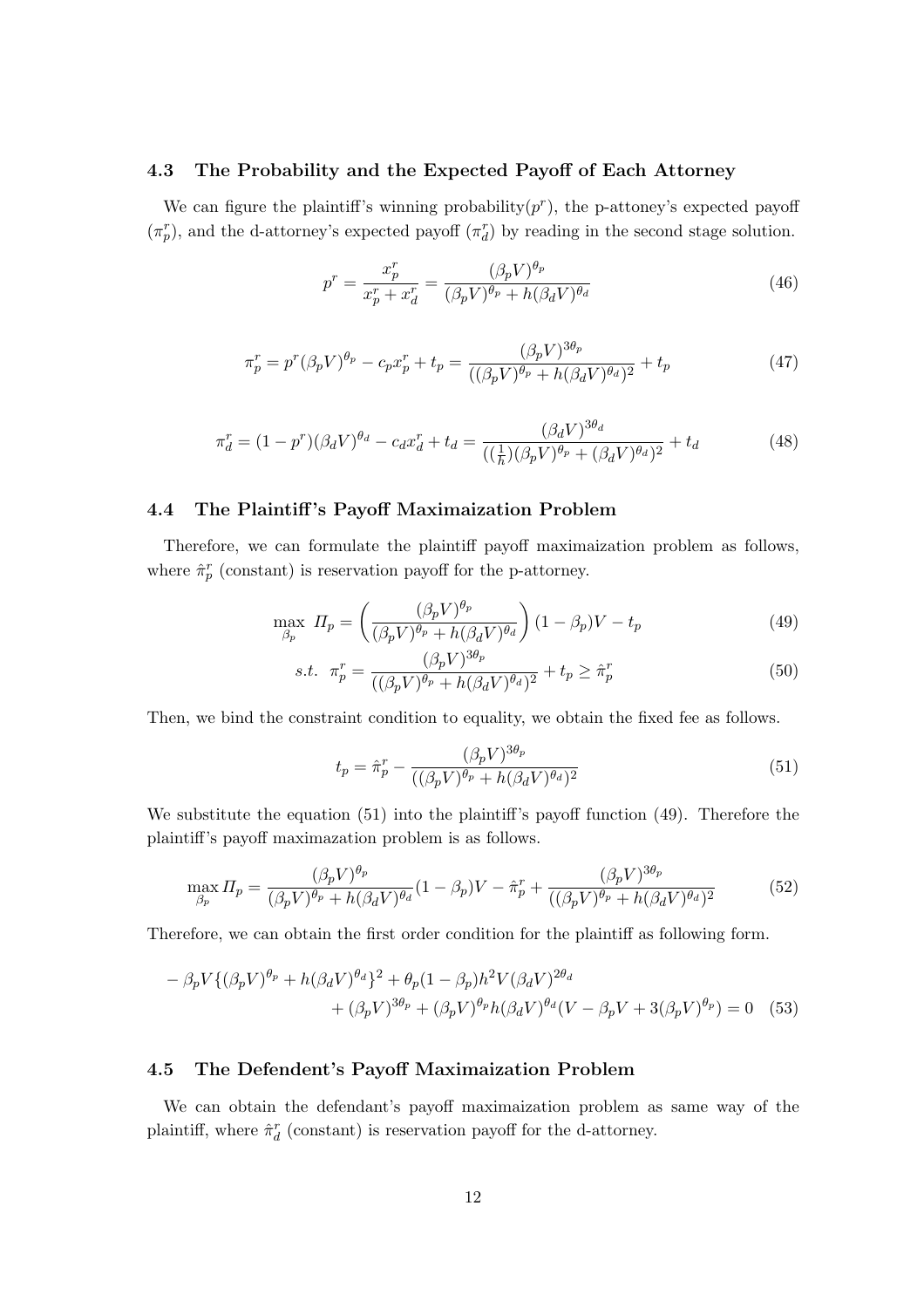$$
\max_{\beta_d} \; \Pi_d = \left( 1 - \frac{(\beta_p V)^{\theta_p}}{(\beta_p V)^{\theta_p} + h(\beta_d V)^{\theta_d}} \right) (1 - \beta_d) V - t_d \tag{54}
$$

s.t. 
$$
\pi_d^r = \frac{(\beta_d V)^{3\theta_d}}{\left\{ (\frac{1}{h})(\beta_p V)^{\theta_p} + (\beta_d V)^{\theta_d} \right\}^2} + t_d \ge \hat{\pi}_d^r
$$
 (55)

As same as the plaintiff case, we bind the constraint condition to equality, we obtain the fixed fee for the defendant in the following form.

$$
t_d = \hat{\pi}_d^r - \frac{(\beta_d V)^{3\theta_d}}{\left\{ \left(\frac{1}{h}\right)(\beta_p V)^{\theta_p} + (\beta_d V)^{\theta_d} \right\}^2} \tag{56}
$$

We substitute the equation (56) into the defendant's payoff function (54). Therefore the defendant's payoff maximazation problem is as follows.

$$
\max_{\beta_d} \Pi_d = \frac{(\beta_d V)^{\theta_d}}{(\frac{1}{h})(\beta_p V)^{\theta_p} + (\beta_d V)^{\theta_d}} (1 - \beta_d) V - \hat{\pi}_d^r + \frac{(\beta_d V)^{3\theta_d}}{\left\{(\frac{1}{h})(\beta_p V)^{\theta_p} + (\beta_d V)^{\theta_d}\right\}^2}
$$
(57)

Therefore, we can obtain the first order condition for the defendant as following form.

$$
- \beta_d V (h(\beta_d V)^{\theta_d} + (\beta_p V)^{\theta_p}) (h(\beta_d V)^{\theta_d} + (1 + \theta_d)(\beta_p V)^{\theta_p})
$$
  
+ 
$$
\theta_d (h^2 (\beta_d V)^{3\theta_d} + V(\beta_p V)^{2\theta_p} + h(\beta_d V)^{\theta_d} (\beta_p V)^{\theta_p} (V + 3(\beta_d V)^{\theta_d})) = 0
$$
 (58)

### 4.6 Determination of Fixed and Contingent Fee in the First Stage

Now we must derive the equilibra in the first stage, however it would be difficult to seek them analytically in general unless some paremeters is specified. Let us in advance specific some parameter,  $h = 1$ ,  $\theta_p = \theta_d = \theta$ ,  $(\theta \in (0, 1])$  which means each attorney' ability being equal and each attorney's risk attitude being same. We compare rather risk averse with a little risk averse.

#### Numerical Analysis with Risk Averse Case

We take an example of two case about the attorney's risk attitude,  $\theta =$  $\overline{c}$  $\theta$ ,  $\bar{\theta}$ } ,  $\left(\underline{\theta} < \bar{\theta}\right)$ . Specifically let us done,  $\theta = 0.5$ ,  $\bar{\theta} = 0.75$ . As taking the numerical examples, then we can obtain equilibrium points  $(\beta_p^r, \beta_d^r) \doteq (0.2057, 0.2057)$  if  $\underline{\theta} = 0.5$ , and  $(\beta_p^r, \beta_d^r) \doteq$ (0.3133, 0.3133) if  $\bar{\theta} = 0.75$ . Therefore, we understand the inner solution can be obtain if the attorney is risk averse. In Figure 3, there are those reaction functions of the plaintiff and the defendant and two intersections of both symmetric reaction functions. The reaction functions of both the plaintiff and the defendant are strategic complement, which means that the greater the oppounent contingent fee, the contingent fee in the own side should be increased in the best responce.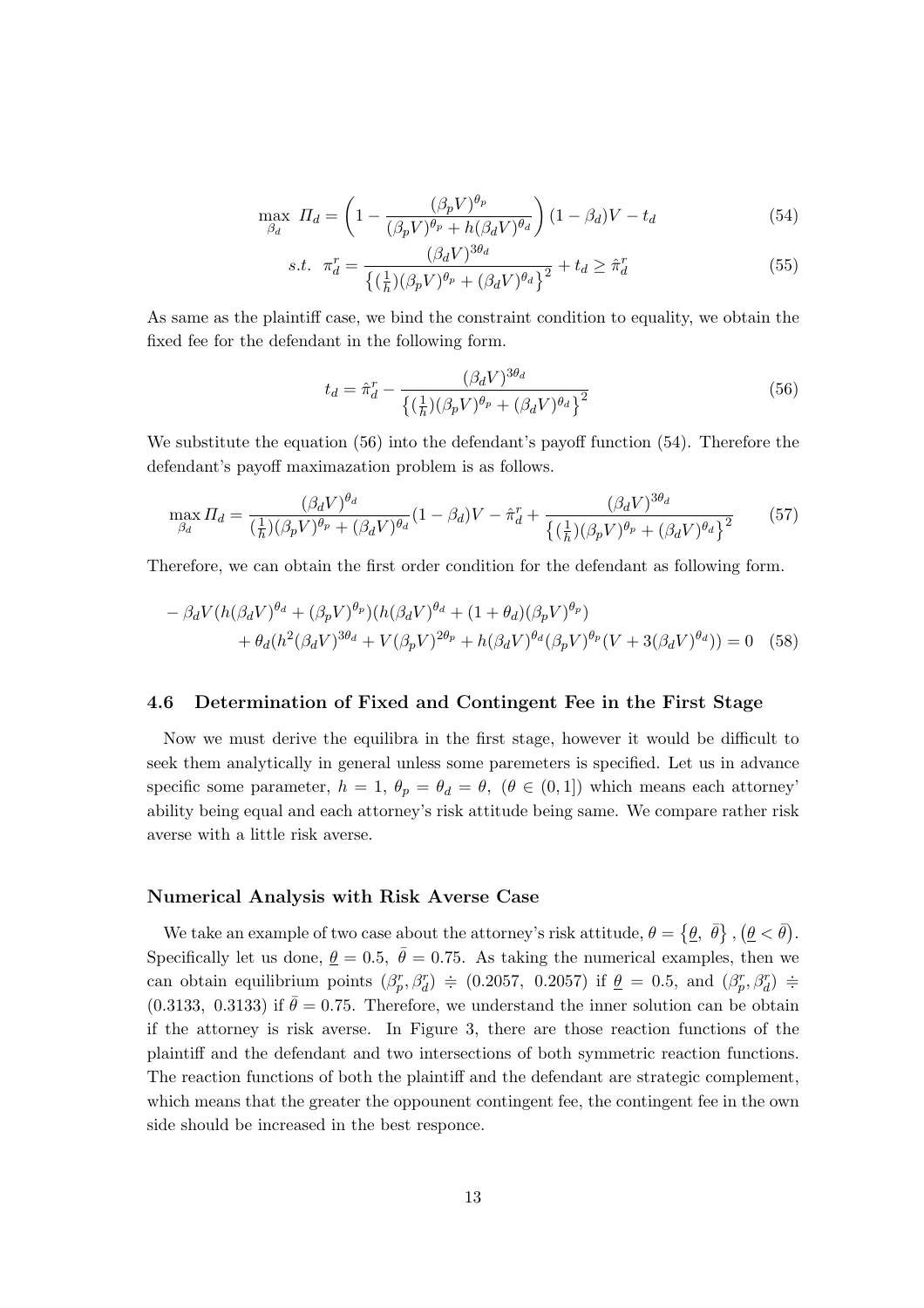

3: Figure-3 The Reaction Functions with Various Risk Attitude

Comparatively, the south-west symmetric point is the one when both attorney is rather risk averse. Therefore, we understand that as  $\theta$  decrease, both  $(\beta_p^r, \beta_d^r)$  goes down, that is, the more risk averse of both attorney, equilibrium contingent fee decrease.

We must reference the fixed fee. Assuming the two case of  $\theta$  above, we can compare the fixed fee about the attorney's risk attitude. In the symmetric setting above, we shall rewrite the equation of the fixed fee, (51) or (56) as follows.

$$
t(\underline{\theta}) = \hat{\pi} - \frac{1}{4} \left( \underline{\beta}^r V \right)^{\underline{\theta}} \quad \text{if} \quad \theta = \underline{\theta} \ , \qquad t(\bar{\theta}) = \hat{\pi} - \frac{1}{4} \left( \bar{\beta}^r V \right)^{\bar{\theta}} \quad \text{if} \quad \theta = \bar{\theta} . \tag{59}
$$

As  $(\beta V)^{\underline{\theta}} < (\bar{\beta}V)^{\bar{\theta}}$  holds if and only if  $\beta V > 1$ , then we understand that  $t(\underline{\theta})$  is gerater than  $t(\bar{\theta})$  if  $t(\cdot)$  is positive. Therefore, the equilibrium contingent fee is lower and the equilibrium fixed fee is higher when the attoney is rather risk averse, in the system of the nonnegative fixed fee. We summarize these results as proposition.

#### Proposition 2

In equilibrium, when the attoney is rather risk averse, the contingent fee is lower and the fixed fee is higher under the condition of the rather highly reservation payoff of the attorney.

# 5 Concluding Remark

In this paper, we modeled that each of the risk-neutral plaintiff and defendant offers the combination of fixed fee and contingent fee to each of risk-averse attorney. We also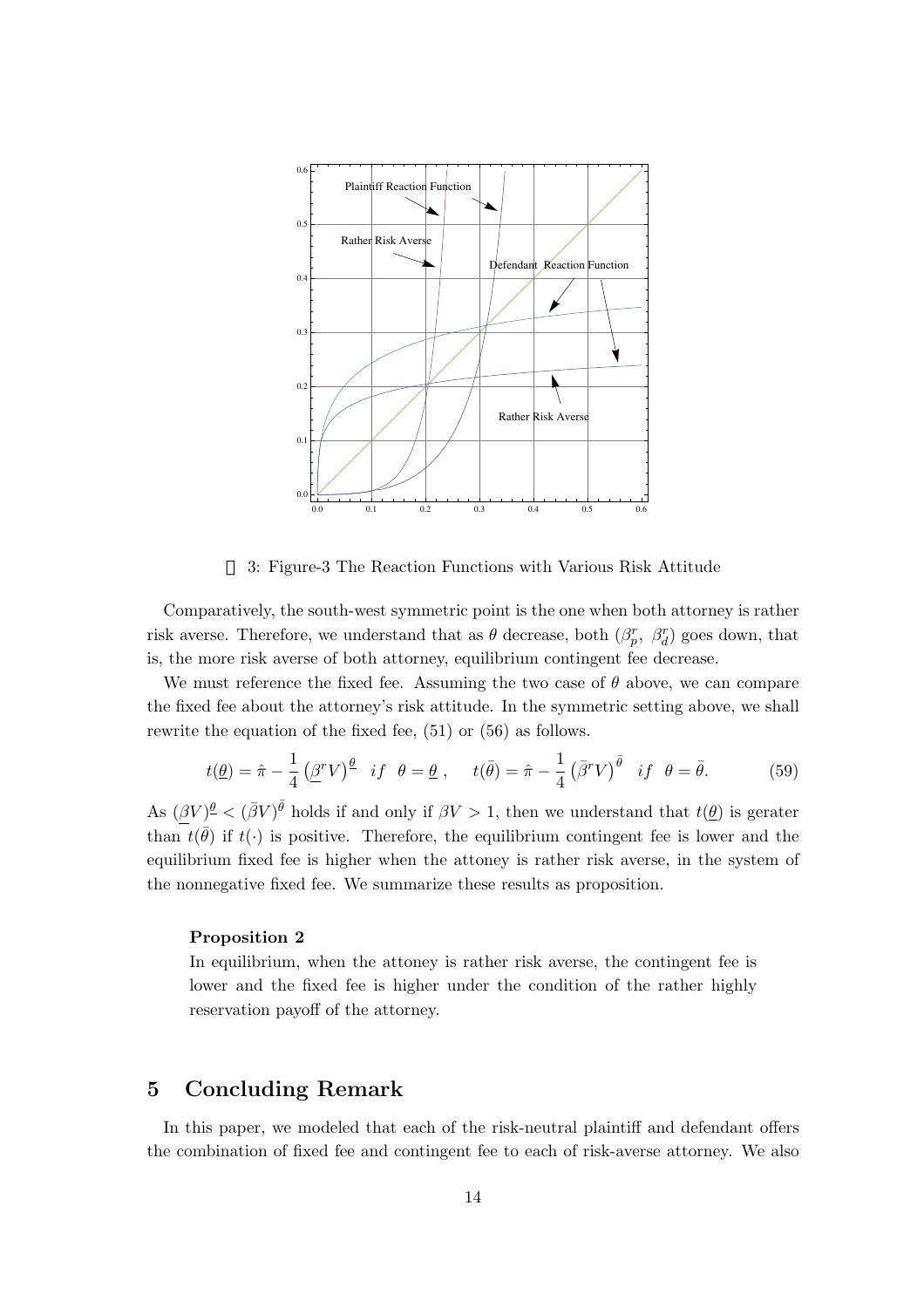introduce explicitly attorney's ability in the model. What we should think is the access of clients to attorneys under the recent judicial reform of Japan and deregulation of attorney's fees. As the further reseach, the assignments are hourly fee, conditional fee legal aid and so on.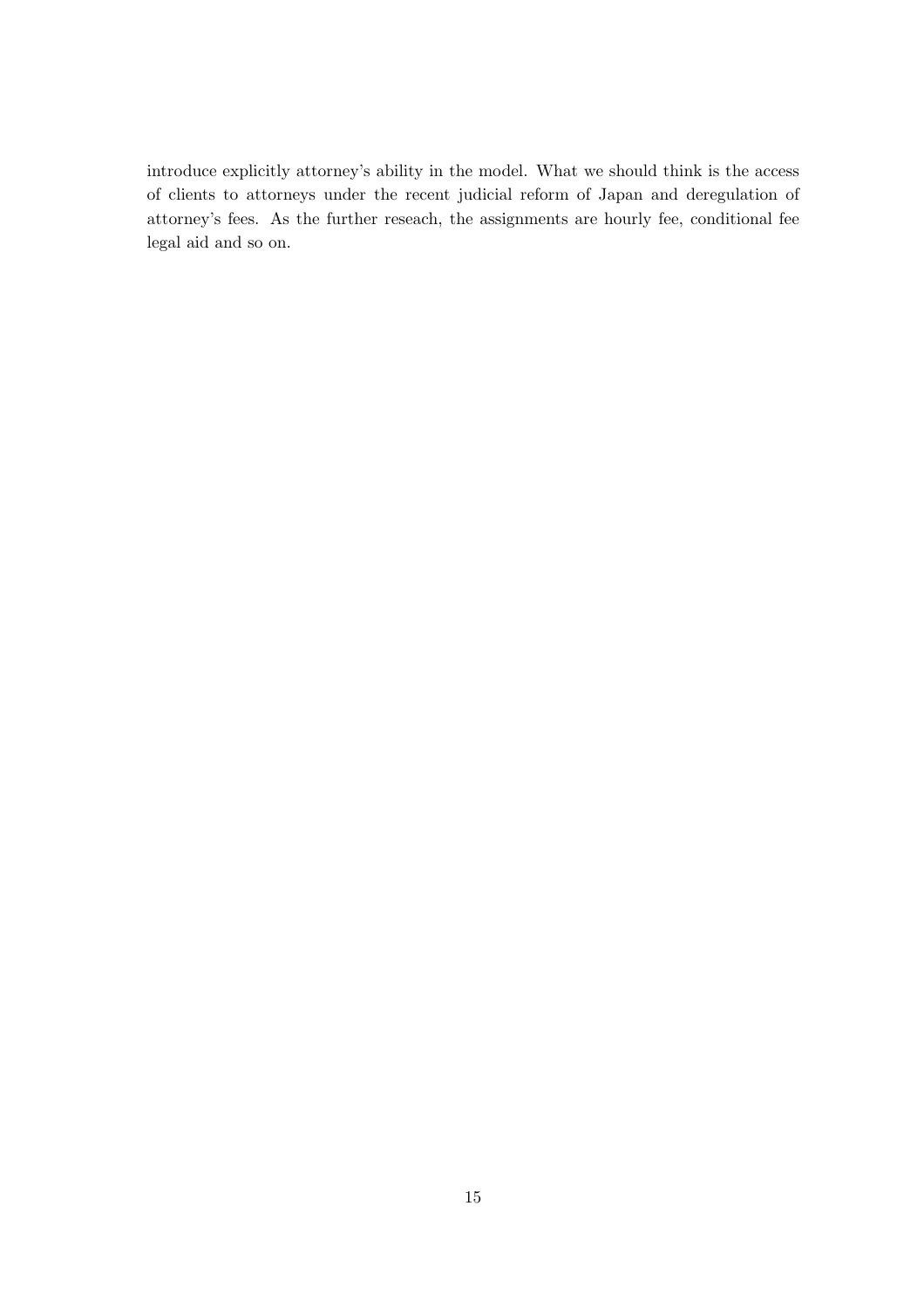## References

- 1. American Bar Association, (2008), Rules and Standards: Compendium of Professional Respensibility, ABA 2008 Edition.
- 2. Baik, K.,H. and I.-G. Kim, (2007), "Contingent Fees versus Legal Expences Insurance," International Review of Law and Economics," vol.27, pp351-361.
- 3. Baik, K.,H., (2008), "Attorneys' Compensation in Litigation with Bilateral Delegation," Review of Law and Economics, vol.4, no.1,pp259-289.
- 4. Emons, W. and N. Groupa, (2006), "US-Style Contingent Fees and UK-Style Conditional Fees: Agency Problems and the Supplyoflegal Services," Managerial and Decision Economics, vol.27, pp379-385.
- 5. Kritzer H.M., (2004), Risks, Reputations, and Rewards: Contingency Fee Legal Practice in the United States, Stanford University Press.
- 6. Japan Federation of Bar Association, (2008), Rules Concerning Attorney's Fees, JFBA Official Web Page (In English), (http://www.nichibenren.or.jp/en/about/regulations.html).
- 7. Japan Federation of Bar Association, (2002-08), The White Paper on Attorneys, Japan Federation of Bar Association (In Japanese).
- 8. Kojima,T.,et al., (2006), Legal Ethics Problem, Case and Materials, 2nd ed., Yuhikaku, (In Japanese).
- 9. Miceli, J. T., (1997), Economics of the Law, Oxford University Press.
- 10. Rubinfeld, D.L. and S. Scotchmer, (1993), "Contingent Fees for Attorneys: an Economic Analysis," Rand Journal of Economics, vol.24, pp343-356.
- 11. Rubinfeld, D.L. and S. Scotchmer, (1998), "Contingent Fees," In: Newman, P.(Eds.), The New Palagrave Dictionary of Economics and the Law, (Volume1, pp415-420), Macmillan Reference Limited.
- 12. Santore, R. and A.,D. Viard, (2001), "Legal Fee Restrictions, Moral Hazard, and Attorney Rents," Journal of Law and Economics, vol.44, pp549-572.